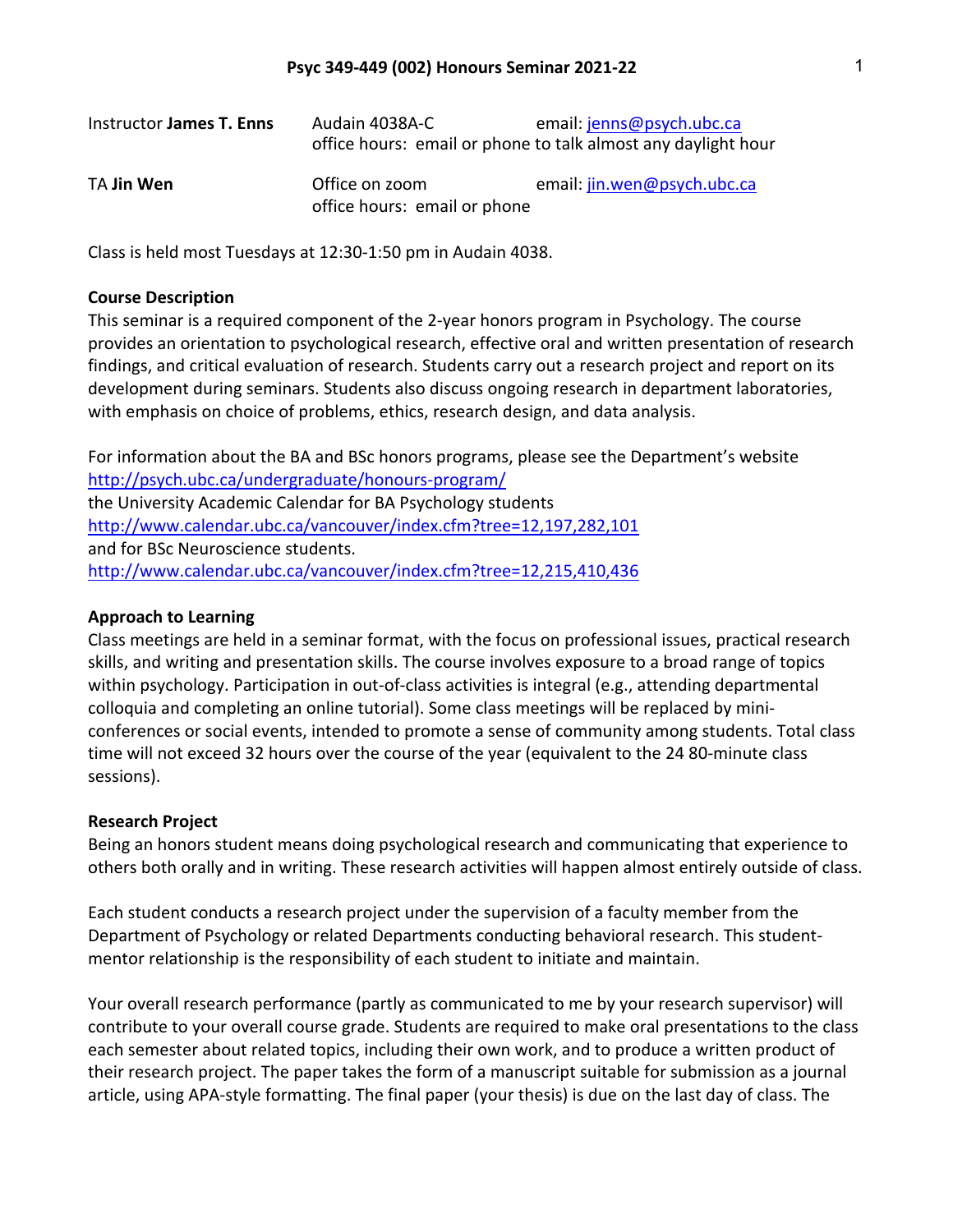length of the paper will vary, depending on the nature of the research project, but most papers will be somewhere around 20-30 pages. Preliminary versions of most parts of the paper (each worth 5% of the course grade) are due at specific points in the year (see the course calendar). You will receive feedback on these preliminary versions. As a starter, the introduction section of your thesis is due part way through the fall term (in late October).

# **Course Requirements (grade breakdown)**

**Class attendance and participation (10%)** This course depends on your active participation. Students are expected to share ideas and opinions in discussions, and to ask questions in response to class presentations. Participation includes engagement in class and in other activities in preparation for class, as assessed by the instructor and the TA.

**Live presentations (20%)** At several points in the course, each student will give a brief talk in class. The primary purpose of these talk is to develop presentation skills, including audience engagement, the use of PowerPoint, and responding to questions. The topics of these talks will include:

- Summary and defense of relevant background research
- Teaching a relevant topic to other students (e.g., research technique, statistical analysis)
- Reporting progress on your research project

**Science Journalism (10%)** There is an opportunity for you to practice science journalism after attending (or viewing a recording of) one of the public colloquia sponsored by the Department each year - see https://psych.ubc.ca/news-events/colloquia/ for a current schedule and to access recordings of previous colloquia. Colloquia are typically held on Thursdays at 12:30-1:50 though times may differ from time to time for various reasons. Your assignment is to write a first-hand account of one of these for a public audience in 300 words or less. In this report, you should:

- identify the speaker and provide the title of the talk
- explain the importance of the topic
- summarize one of the speaker's main points
- tell us something about yourself that makes this point meaningful to you
- comment on the stylistic aspects of the presentation

Submit your report (in Word.doc format) to the Canvas website for the course before the February reading break (Feb 9).

| Research paper (50%)                        | Due Date      |
|---------------------------------------------|---------------|
| First draft Introduction (5%)               | <b>Nov 16</b> |
| First draft Method (5%)                     | <b>Nov 30</b> |
| First draft Results and Abstract (5%)       | Feb 15        |
| Final thesis and research performance (35%) | Apr 05        |

All assignments should be in Word format, adhering to APA style, and submitted electronically to the Canvas website.

Third-year students will have their assignments graded by the TA Fourth-year students will have their assignments graded by the instructor.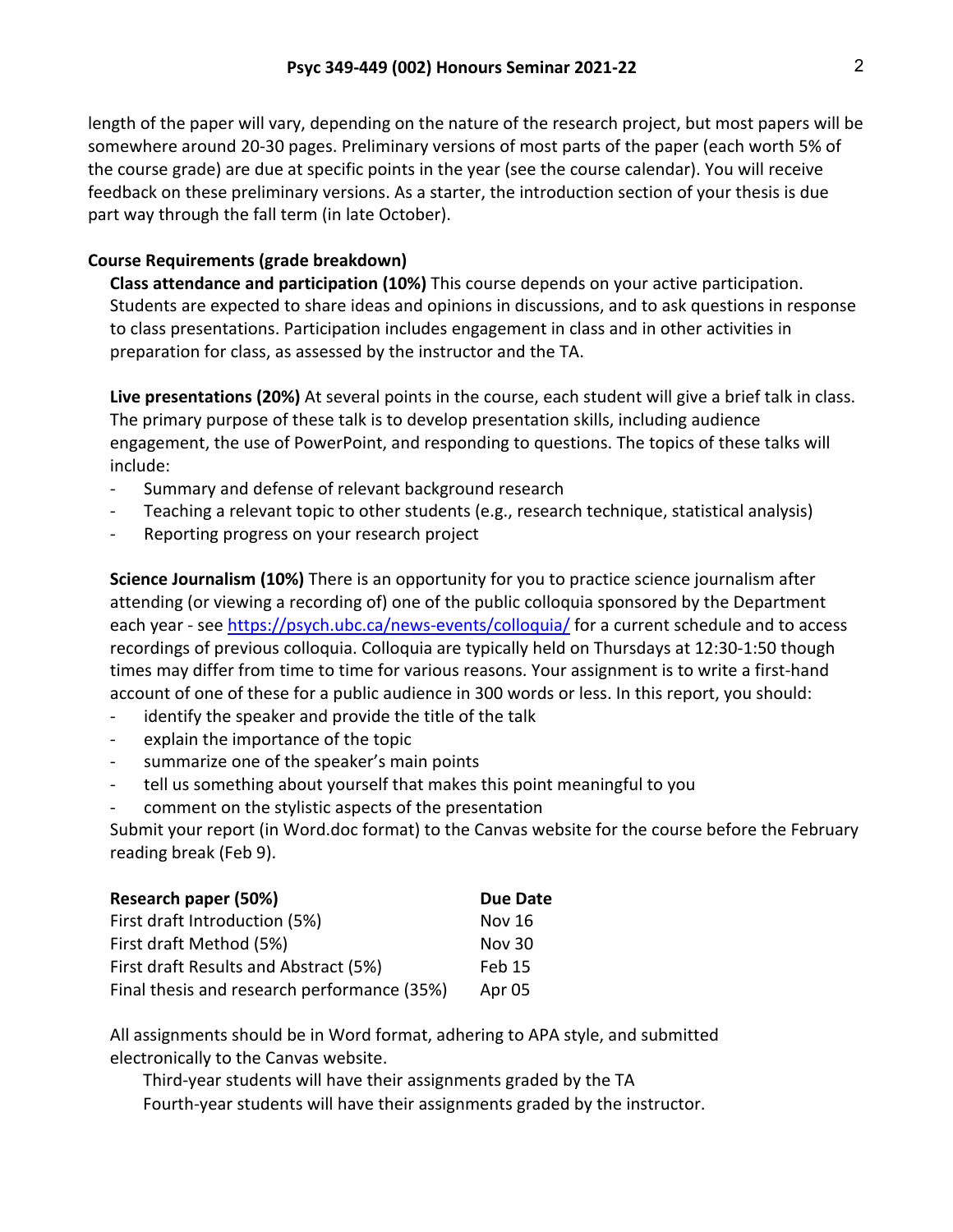**Live presentation at the PSA conference (10%)** The Psychology Student Association's (PSA) Undergraduate Research Conference (PURC) is held at the end of the winter term each year, usually early in April. At this conference, honors students are required to present their research conducted for this course. Third-year students present a poster at the conference, whereas fourthyear students give an oral presentation. Presenting at the conference is a required part of the course and so students are responsible for meeting deadlines such as registering for the conference (and paying the fee), submitting abstracts, etc. A call for submissions usually goes out in January or February. The PSA website «https://psa.psych.ubc.ca/» provides regular updates about the PURC.

# **Awards and Prizes for Students**

The Psychology Department awards the Morris Belkin Prize each year for the best PSYC 449 thesis, and the three best honors theses are awarded the Canadian Psychological Association Certificate of Academic Excellence. Honors students are often also competitive for other UBC awards, including the Morris Belkin Prize for the best undergraduate paper, the Jean Bolocan Prize, the Eric Eich Award, the Richard Tees Award, the PSA Awards, the Peter Crocker Award, and the International Undergraduate Award in Psychology.

# UBC Award Eligibility

https://students.ubc.ca/enrolment/courses/creditdfail-grading/maintaining-awards-loan-eligibility Maintaining awards and loan eligibility

Scholarships, prizes, and other academic awards are normally awarded to undergraduate students who have achieved all of the following:

- Registered in at least 24 percentage-graded credits (Note. Awards calculations are based on 24 **percentage-graded** credits. Taking a course for Credit/D/Fail grading will make you ineligible if you do not have 24 **percentage-graded** credits).
- Attained a standing in the top 10% of his/her year and faculty, or an average of 75% or higher
- Received a passing grade in all courses
- Completed all courses (e.g., no missing grades or standing deferred courses)

### Specific Awards are listed here

https://students.ubc.ca/enrolment/finances/awards-scholarships-bursaries

### Awards directed toward Experimental Psychology students

https://students.ubc.ca/enrolment/finances/award-search/vancouver/faculty-arts/departmentpsychology/1300?destination=enrolment/finances/awardsearch/result%3Fcampus%3DVancouver%26faculty%3DARTS%26dept%3DPSYC%26level%3DUNGR%2 6type%3DAll%26name%3D%26id%3D

# Awards directed toward Honours students

https://students.ubc.ca/enrolment/finances/awards-scholarships-bursaries/premier-undergraduatewesbrook-scholarships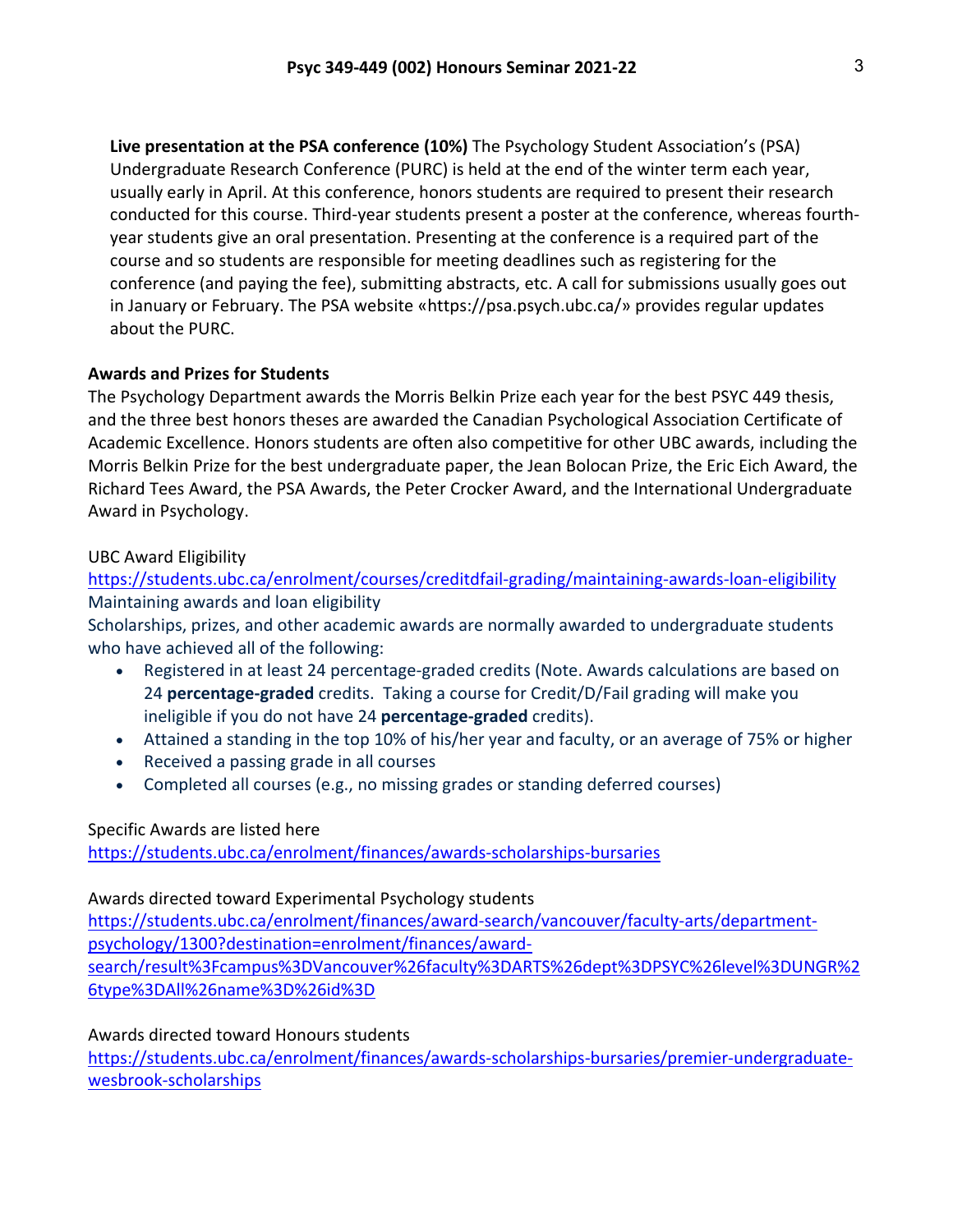### **Essential reference**

APA Style Writing Format https://apastyle.apa.org/products/publication-manual-7th-edition

### **Career Resources**

The UBC G+PS website has amazing information sessions, from crafting CVs and personal statements to introductions to research tools like R, OSF, and Github: https://www.grad.ubc.ca/currentstudents/professional-development/events

### **Reading resources**

The History of Neuroscience in Autobiography https://www.sciencedirect.com/bookseries/the-history-of-neuroscience-in-autobiography

The History of Neuroscience Video Series https://www.youtube.com/playlist?list=PLC9539B116147A98A

Classics in the History of Psychology https://psychclassics.yorku.ca/author.htm

Diversity in Psychology/Cog Neuro Researchers (See Canvas Folder Week 1) Black researchers in perception\_2020.pdf Future of Women in Psychological Science\_2020.pdf SPARK Scholars of Color Database\_2020.xlsx Under represented groups in vision science\_2020.pdf

Anholt, R. R. H. (2006). Dazzle 'em with style: The art of oral scientific presentation (2nd ed.). Philadelphia: Elsevier Academic Press.

Nicol, A. A. M., & Pexman, P. M. (2010). Displaying your findings: A practical guide for creating figures, posters, and presentations (6th ed.). Washington, DC: American Psychological Association.

MOXIE https://www.youtube.com/watch?v=DEUsx2oLqD4

BETTER POSTERS https://www.youtube.com/watch?v=1RwJbhkCA58&feature=youtu.be

Bem, D. J. (2003). Writing the empirical journal article. Unpublished manuscript, Cornell University. Retrieved from https://psychology.yale.edu/sites/default/files/bemempirical.pdf [a version of this article was published in J. M. Darley, M. P. Zanna, & H. L. Roediger, III (Eds.), The compleat academic: A career guide (2nd ed., pp. 185-219). Washington, DC: American Psychological Association.

Nosek, B. A., Ebersole, C. R., DeHaven, A. C., & Mellor, D. T. (2018). The preregistration revolution. Proceedings of the National Academy of Sciences, 115(11), 2600-2606.

Kuhn, T. S. (2012). The structure of scientific revolutions. University of Chicago press.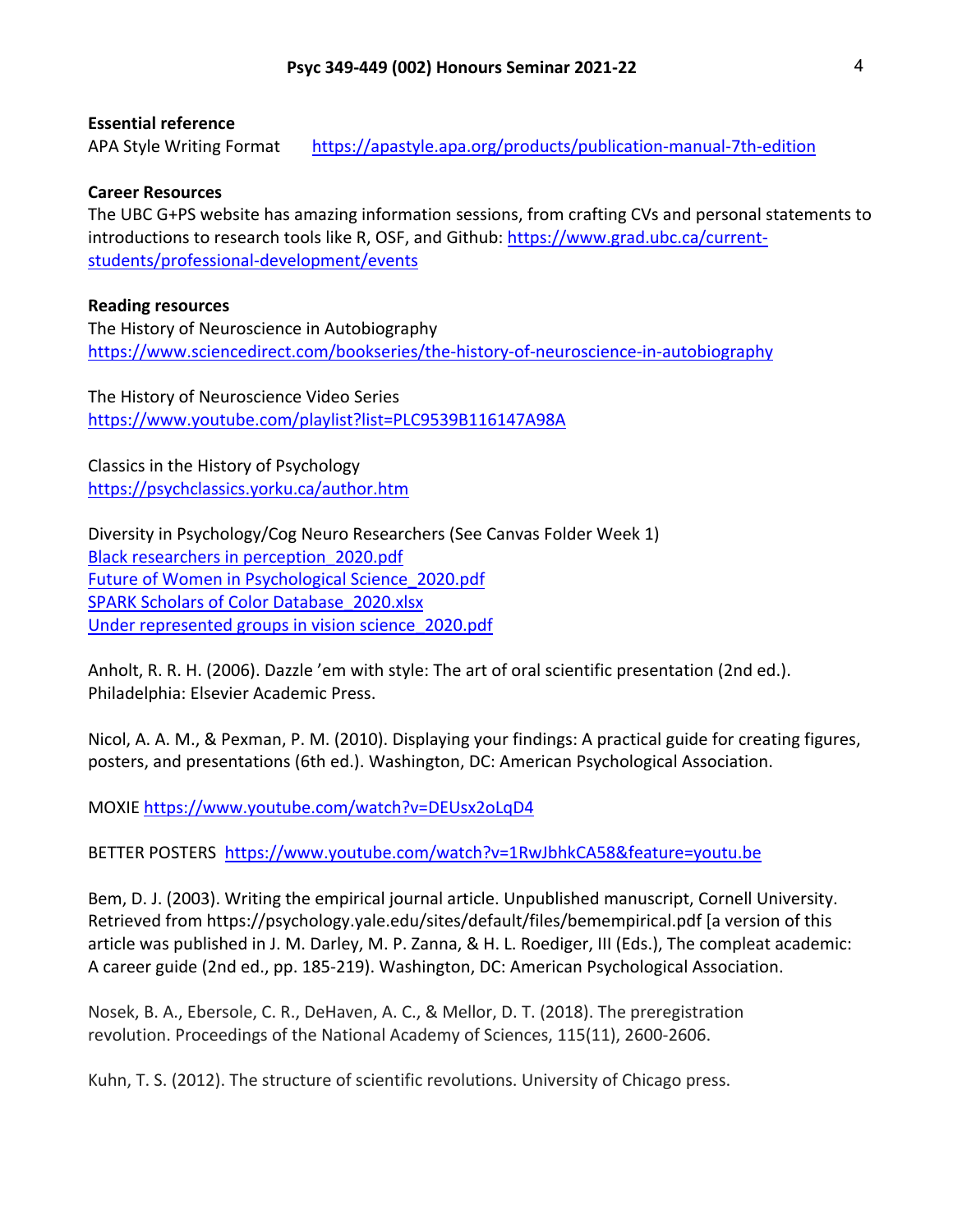Spiegelhalter, D. (2019). The art of statistics: How to learn from data. New York: Penguin.

**Course policies** (for additional information see the section of the UBC Calendar on academic regulations http://www.calendar.ubc.ca/vancouver/index.cfm?tree=3,0,0,0»):

**Email** Ensure that you regularly check the email address that you have registered with the University.

**Attendance** This course depends on your active participation.

**Academic accommodation** The University accommodates students with disabilities who have registered with and been assessed by UBC's Center for Accessibility. The University also accommodates students whose religious observances conflict with attendance and submitting assignments. Please inform the professor early in the course if you require any accommodation on these grounds. For course policies regarding academic accommodation, refer to the UBC calendar: http://www.calendar.ubc.ca/vancouver/index.cfm?tree=3,34,0,0

**Academic concession** If you encounter medical, emotional, or personal problems that affect your attendance or academic performance, please notify the professor as well as your faculty's Academic Advising Office. For course policies regarding in-term academic concessions, please refer to the UBC calendar: http://www.calendar.ubc.ca/vancouver/index.cfm?tree=3,329,0,0.'

**Grade distribution** Note that the honors seminar course is not subject to the grade distribution requirements typical of other courses in the Department of Psychology. Expect the end of year grades to have a mean of 80-85%. All grade appeals must be made in writing to the Instructor

**Office hours** You are encouraged to attend office hours (both professor and TA) not only to ask questions about the honors seminar, but also to chat about more general issues in psychology, graduate school, careers, and so on.

**Class etiquette** In consideration of the instructor and other students, no audible communication devices are tolerated (cell-phones beeps, etc.). Aim to be minimally disruptive if you arrive late to class or need to leave early. Reserve personal conversations for before and after class. If you seem to be "off-task" during class (texting, surfing, etc.) you will be asked to leave.

**Missed or late assignments** Extensions on assignments are given on compassionate and medical grounds but are only granted *in advance.* Extensions are not given because of academic or employment workload or other class conflicts. If you only inform us AFTER a deadline that you were sick or indisposed, you will receive no credit.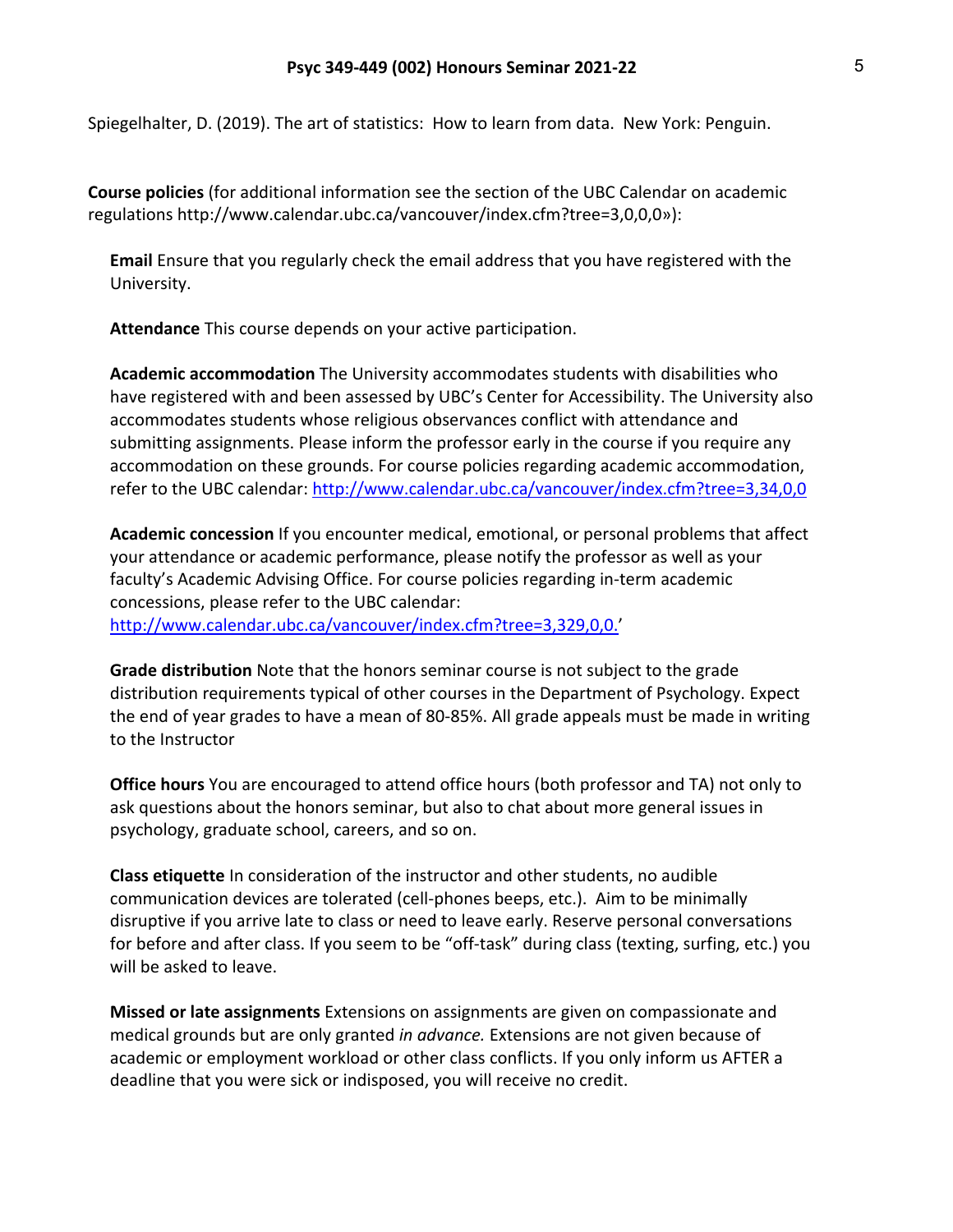**Format of assignments** Adherence to format requirements will be part of the evaluation of assignments. Stylistics details such as spelling, grammar, spacing, etc are all considered in evaluating written work.

**Cheating and other academic offences** Cheating devalues the genuine achievement of other students and will not be tolerated. See the UBC Calendar on academic offences and penalties. http://www.calendar.ubc.ca/vancouver/index.cfm?tree=3,54,0,0

**Plagiarism** Plagiarism is a form of academic misconduct in which an individual submits or presents the work of another person as his/her own. Scholarship quite properly rests upon examining and referring to the thoughts and writings of others. When referring to the ideas or findings of someone else, acknowledge such with author/date citations. When quoting directly, indicate such with quotation marks and author/date/page citations. Plagiarism is also submitting the same or similar paper more than once at this or another institution. The University subscribes to *TurnItIn*—a service designed to detect and deter plagiarism. See the UBC Calendar on academic offences and penalties.

http://www.calendar.ubc.ca/vancouver/index.cfm?tree=3,54,0,0

Note also the information on the Library website If you have any questions as to whether or not what you are doing might constitute even a borderline case of academic misconduct, please talk with the professor, your research supervisor, or the TA. See the UBC Library entry:

https://help.library.ubc.ca/planning-your-research/academic-integrity-plagiarism/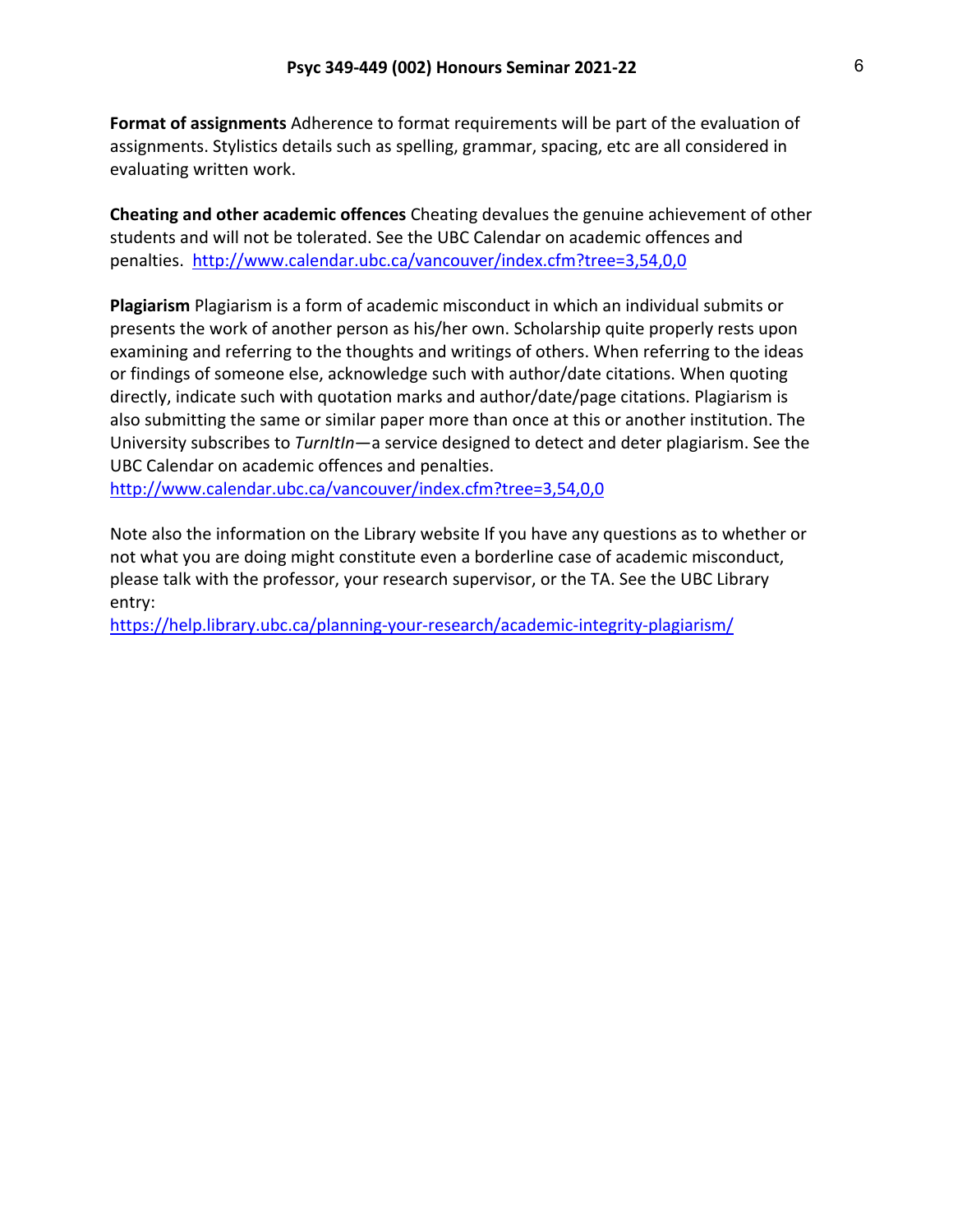**Class SCHEDULE (Tuesdays 12:30-1:50)**

| Week    | <b>Topic</b>                                                                                                                                                                                                                                                                                                                                                                                                                                                           |
|---------|------------------------------------------------------------------------------------------------------------------------------------------------------------------------------------------------------------------------------------------------------------------------------------------------------------------------------------------------------------------------------------------------------------------------------------------------------------------------|
| Sept 07 | UBC Imagine Day - no class                                                                                                                                                                                                                                                                                                                                                                                                                                             |
| Sept 14 | Course overview and social event hosted by 4 <sup>th</sup> year students<br>Introduction of students and topics of interest                                                                                                                                                                                                                                                                                                                                            |
| Sept 21 | Psychology as a discipline and as a community of practice<br>First round of in-class assignment "Ask a behavioral scientist."<br>Groups of 4 pose questions and groups of 4 find initial answers to questions concerning<br>"Covid-19 and human behavior change."<br>- What kinds of questions can behavioral science answer?<br>- How does it answer them?                                                                                                            |
| Sept 28 | Applying for grad school and funding (led by the TA)                                                                                                                                                                                                                                                                                                                                                                                                                   |
| Oct 05  | Grad student perspectives (Panel Discussion of grad students led by the TA)                                                                                                                                                                                                                                                                                                                                                                                            |
|         | Homework Assignment for next week: Form groups of 4. Assign one student each to<br>question, method, results, interpretation. Answer one of two questions for next week.<br>Ask a behavioral scientist:<br>1. What role does physical fitness (body) play in cognition (mind)? Base your answer<br>on only ONE original research paper.<br>2. What role does the natural environment play in human cognition? Base your<br>answer on only ONE original research paper. |
| Oct 12  | Find a spot in nature to join the class remotely: Present group answers to<br>1. What role does physical fitness (body) play in cognition (mind)?<br>2. What role does the natural environment play in human cognition?<br>Oral presentations only from a spot in nature, so no ppt allowed :-)                                                                                                                                                                        |
|         | Scholarly integrity; ethical conduct of research; process of, and ethics in, publishing<br>Assignment: Tri-Council Policy Statement Version 2 Tutorial Course on Research Ethics<br>http://www.pre.ethics.gc.ca/eng/education/tutorial-didacticiel/                                                                                                                                                                                                                    |
|         | Third-year students submit certificate of completion to the TA.                                                                                                                                                                                                                                                                                                                                                                                                        |
| Oct 19  | Writing an Introduction section                                                                                                                                                                                                                                                                                                                                                                                                                                        |
|         | Homework Assignment for next week: read Proulx & Morey (2021), Nosek et al (2018)<br>Form groups of 4 to answer question "Who controls the narrative?"<br>Each group will choose a side favoring either<br>1. Psychology suffers from a replication crisis.                                                                                                                                                                                                            |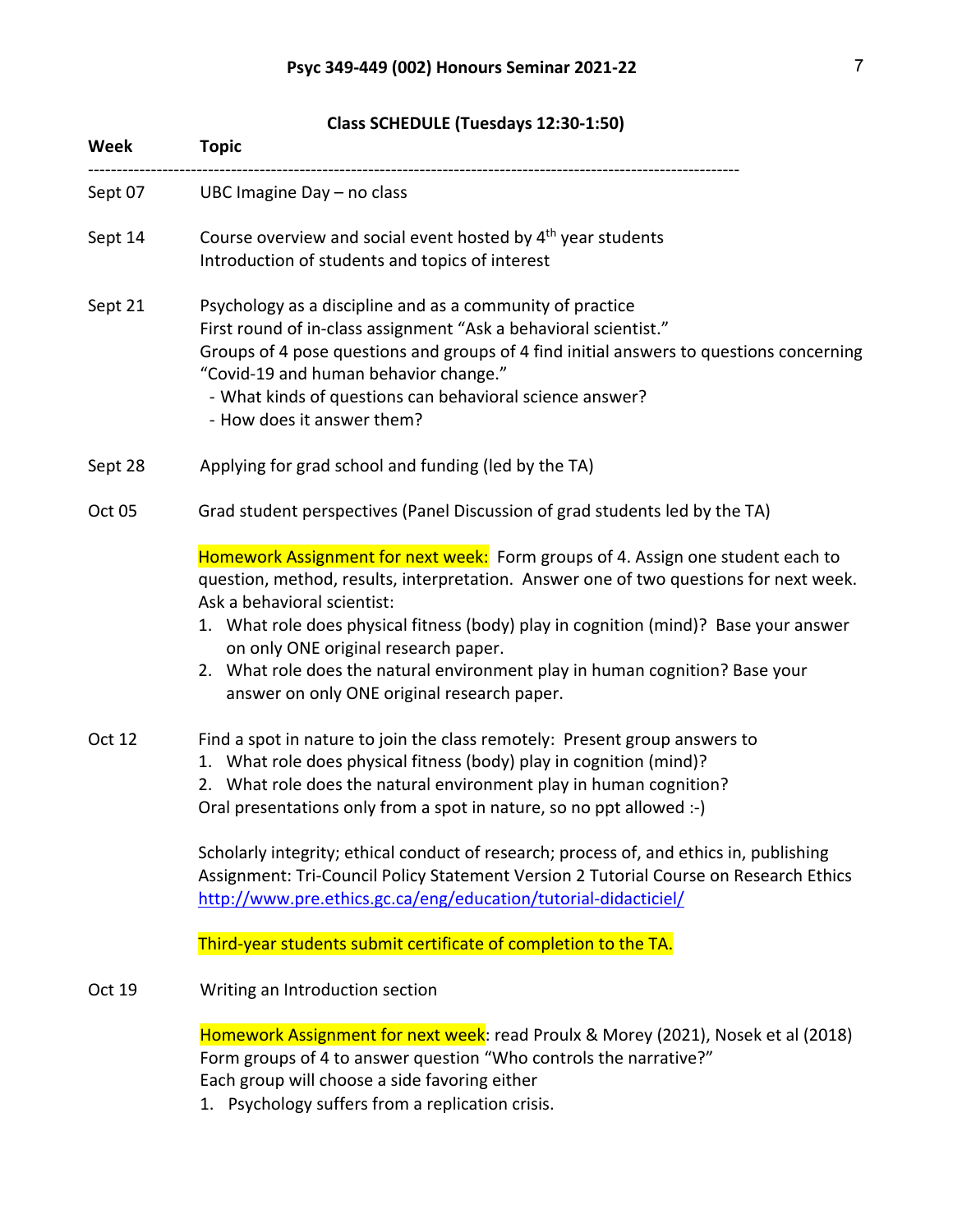| Jan 11        | Preparing a science talk on your work                                                                                                                                                                                             |
|---------------|-----------------------------------------------------------------------------------------------------------------------------------------------------------------------------------------------------------------------------------|
| Jan 04        | no class                                                                                                                                                                                                                          |
| Week          | <b>Topic</b>                                                                                                                                                                                                                      |
|               | homework: Method section due (5%)                                                                                                                                                                                                 |
| <b>Nov 30</b> | Last class before winter break and social event hosted by third-year students                                                                                                                                                     |
| <b>Nov 23</b> | Presentations04 (3 4 <sup>th</sup> -year students) - Biography Series                                                                                                                                                             |
| <b>Nov 16</b> | Presentations03 (3 4 <sup>th</sup> -year students) and Writing a Method section<br>homework: Introduction section due (5%)                                                                                                        |
|               | Midterm break - Nov 10-12                                                                                                                                                                                                         |
|               | in person (2:00-4:00) - https://www.grad.ubc.ca/about-us/events/16995-scholarship-<br>award-opportunities-cgs-m-masters                                                                                                           |
|               | optional G+PS workshop on Scholarship and Award Opportunities: CGS-M Master's<br>webinar (9:30-11:00) - https://www.grad.ubc.ca/about-us/events/16996-scholarship-<br>award-opportunities-cgs-m-masters-webinar                   |
| <b>Nov 09</b> | Presentations02 (3 4 <sup>th</sup> -year students) - Biography Series                                                                                                                                                             |
|               | try to connect the idea with the life<br>Student-lead discussion of the relations between life and work                                                                                                                           |
|               | tell us about their life outside of science<br>$\blacksquare$                                                                                                                                                                     |
| <b>Nov 02</b> | Presentations01 (3 4 <sup>th</sup> -year students) - Biography Series<br>Five-min presentation on a figure in the History of Neuroscience Biography Series<br>tell us the influential "big idea" this person has had on the field |
|               | Oral presentations only, so no ppt allowed :-)                                                                                                                                                                                    |
| Oct 26        | Present group answers to<br>1. Psychology suffers from a replication crisis.<br>2. Psychology suffers from a theory crisis.                                                                                                       |
|               | Optional assignment: register for optional G+PS workshop on Scholarship and Award<br>Opportunities: CGS-M Master's                                                                                                                |
|               | 2. Psychology suffers from a theory crisis.                                                                                                                                                                                       |

MOXIE https://www.youtube.com/watch?v=DEUsx2oLqD4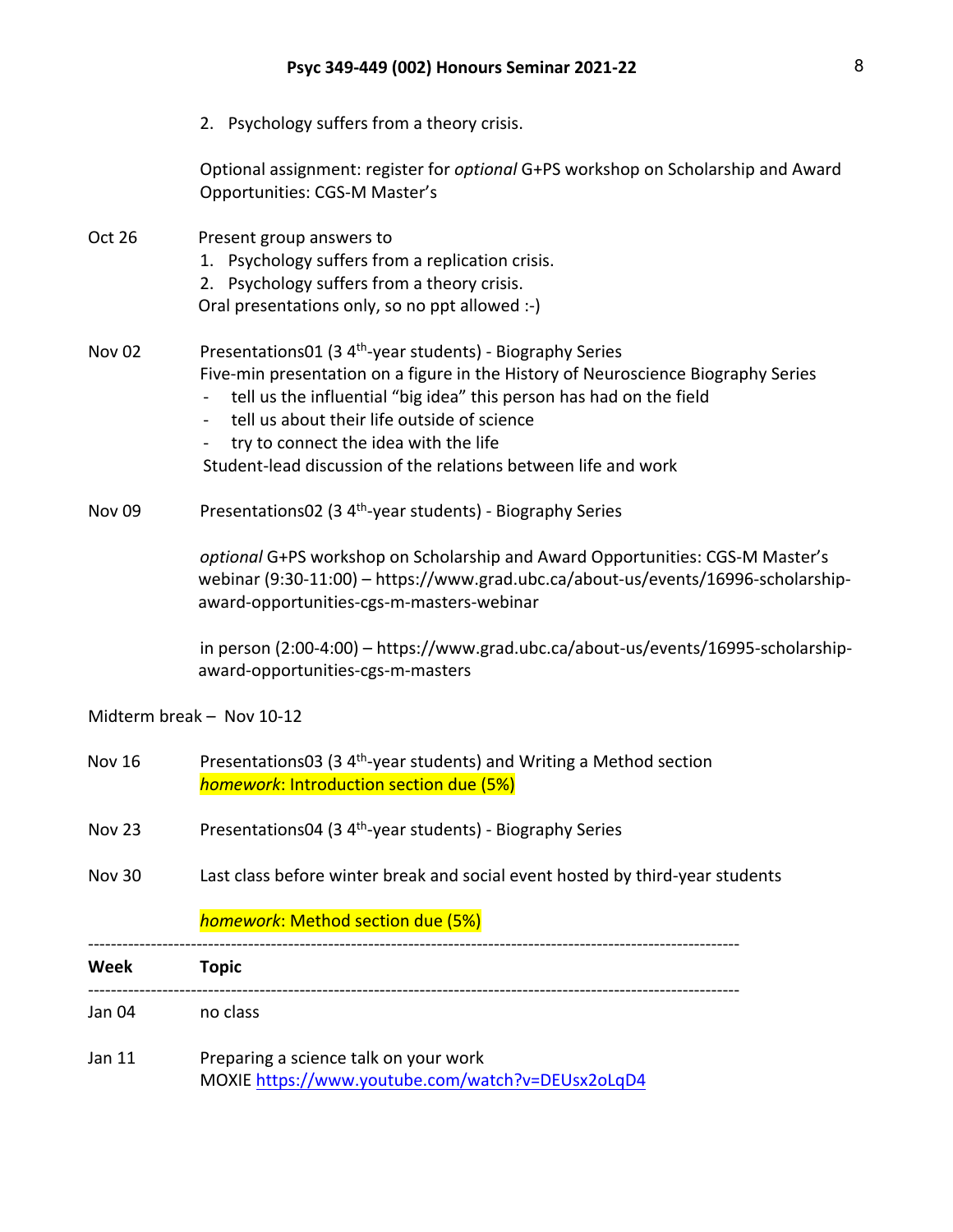BETTER POSTERS https://www.youtube.com/watch?v=1RwJbhkCA58&feature=youtu.be

| <b>Jan 18</b>     | Writing a Results section, reporting statistics, presenting tables and figures<br>Presentations01 (4 3 <sup>rd</sup> -year students) |
|-------------------|--------------------------------------------------------------------------------------------------------------------------------------|
|                   | Five-min presentation on my research idea (no original data)                                                                         |
| <b>Jan 25</b>     | <b>Writing an Abstract</b>                                                                                                           |
|                   | Presentations02 (4 3 <sup>rd</sup> -year students) - research idea (no original data)                                                |
| Feb 01            | Preparing poster presentations (led by TA)                                                                                           |
|                   | Presentations03 (4 3 <sup>rd</sup> -year students) - research idea (no original data)                                                |
| Feb <sub>08</sub> | <b>Writing a Discussion</b>                                                                                                          |
|                   | homework: Science Journalism due (10%)                                                                                               |
|                   | Presentations04 (4 3 <sup>rd</sup> -year students) - research idea (no original data)                                                |
| Feb 15            | PURC prep01 (4 $4th$ -year students) – practice talk                                                                                 |
|                   | homework: Preliminary Results section and Abstract due, along with revised                                                           |

### Midterm break - no class this week

| Mar 01 | PURC prep02 (4 $4th$ -year students) – practice talk |
|--------|------------------------------------------------------|
|--------|------------------------------------------------------|

Introduction and Method

Mar 08 PURC prep03 (4  $4<sup>th</sup>$ -year students) – practice talk

- Mar 15 PURC prep for 3<sup>rd</sup>-year students (3-minute elevator pitches to engage listeners)
- Mar 22 PURC prep for  $3^{rd}$ -year students (3-minute elevator pitches to engage listeners)
- Mar 29 course wrap-up
- April 5 *homework:* Final papers (35%)

This year:

PURC is on **Friday-Saturday, April 1-2**

Application process see UBC Psych website https://psych.ubc.ca/events/event/

### MURC is on **Saturday, March TBA**

Applications to present at MURC typically accepted from late November to mid January. https://students.ubc.ca/career/career-workshops-events/multidisciplinary-undergraduate-researchconference